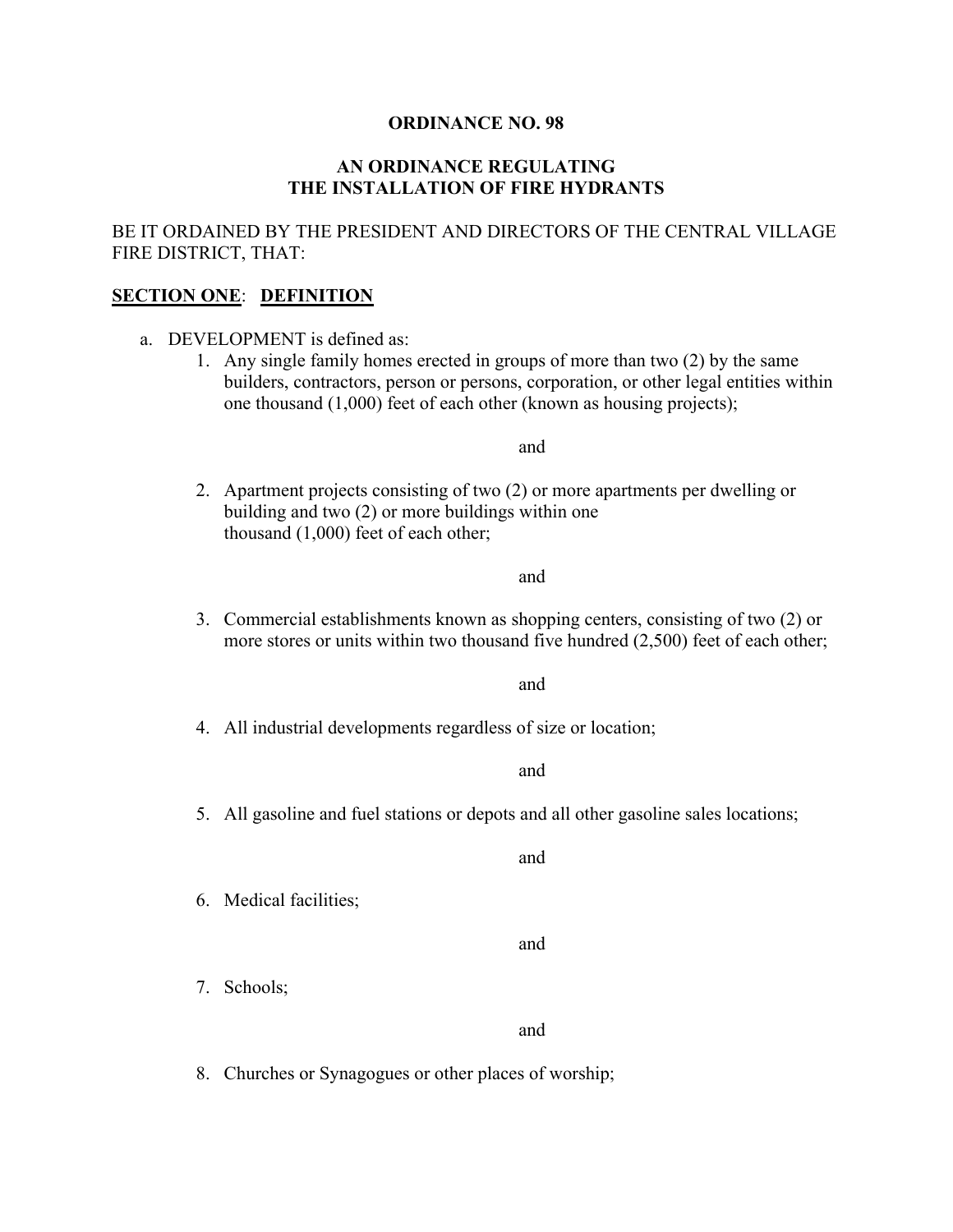and

9. Condominiums;

and

10. Restaurants;

and

11. Convalescent homes, and rest homes.

### **SECTION TWO: WATER MAINS**

 If any development and/or project listed in SECTION ONE above is constructed within two thousand five hundred (2,500) feet of any existing water main, said water main shall be extended to said development and/or project by means of a pipe having a minimum diameter of ten (10) inches, which pipes shall be installed along or in all the streets or roads of said project.

#### **SECTION THREE: FIRE HYDRANTS**

 Hydrants having a minimum diameter of eight (8) inches will be installed on water mains having a diameter of ten (10) inches. These hydrants shall be situated or placed not less than three (3) feet nor more than eight (8) feet from the edge of the street pavement. Said hydrants shall be installed not more than one thousand (1000) feet apart along the ten (10) inch water mains, except that in the case of shopping centers and industrial building complexes in which case ten (10) inch diameter water mains will be installed in the form of a loop around the perimeter of said shopping center or industrial building complex. In addition, hydrants having a diametet of eight (8) inches will be installed on the ten (10) inch water mains around the loop not more than five hundred (500) feet apart and no less than one hundred (100) feet nor more than two hundred (200) feet from any building.

### **SECTION FOUR: ADDITIONAL REQUIREMENTS**

 In addition to the requirements stated in SECTIONS TWO and THREE, any development or project shall include the following:

- 1. a road that meets the approval of the Town of Plainfield Building Official;
- 2. a suitably paved parking lot or right of way for ingress and egress by fire apparatus which shall be maintained and kept clear of ice and snow during the winter season;
- 3. all hydrants will be situated not less than three (3) nor more than eight (8) feet from the edge of the paved parking lot or right of way.

### **SECTION FIVE: SPECIFICATIONS**